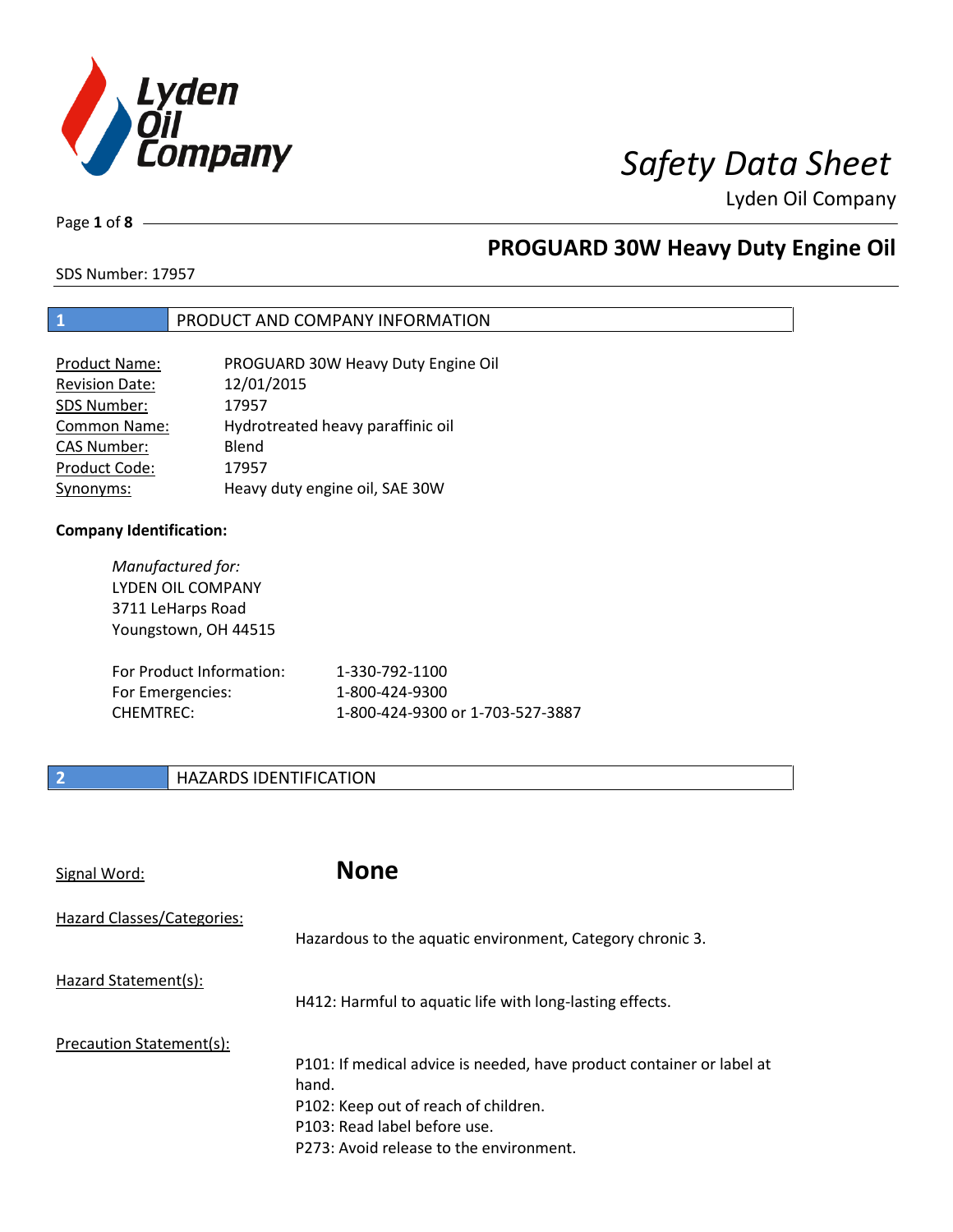

Page **2** of **8**

## **PROGUARD 30W Heavy Duty Engine Oil**

SDS Number: 17957

Other Hazard Statement(s):

Repeated skin contact may cause dermatitis or an oil acne.

|  | COMPOSITION / INFORMATION ON INGREDIENTS |
|--|------------------------------------------|
|--|------------------------------------------|

Ingredients:

*Mixture of the substances listed below with nonhazardous additions.*

| <b>Chemical Name</b>                                      | <b>CAS Number</b> | Percentage |
|-----------------------------------------------------------|-------------------|------------|
| Distillates (petroleum), solvent-dewaxed heavy paraffinic | 64742-65-0        | 50-60      |
| Residual oils, petroleum, solvent dewaxed                 | 64742-62-7        | $30 - 40$  |
| Zinc Alkyldithiophosphate                                 | 68649-42-3        | $<$ 5      |
| Additives                                                 | N/A               | $10 - 20$  |

*\*Any concentration shown as a range is to protect confidentiality or is due to batch variation.*

**4** FIRST AID MEASURES

### Description of First Aid Measures:

| Inhalation:   |                                                                                                                   |
|---------------|-------------------------------------------------------------------------------------------------------------------|
|               | If symptoms develop, move victim to fresh air. If symptoms persist,<br>obtain medical attention.                  |
| Skin Contact: |                                                                                                                   |
|               | Wash with soap and water. Remove contaminated clothing and wash<br>before reuse. Get medical attention if needed. |
| Eye Contact:  |                                                                                                                   |
|               | Rinse opened eye for several minutes under running water. If<br>symptoms persist, consult medical attention.      |
| Ingestion:    |                                                                                                                   |
|               | Rinse mouth with water. If symptoms develop, obtain medical<br>attention.                                         |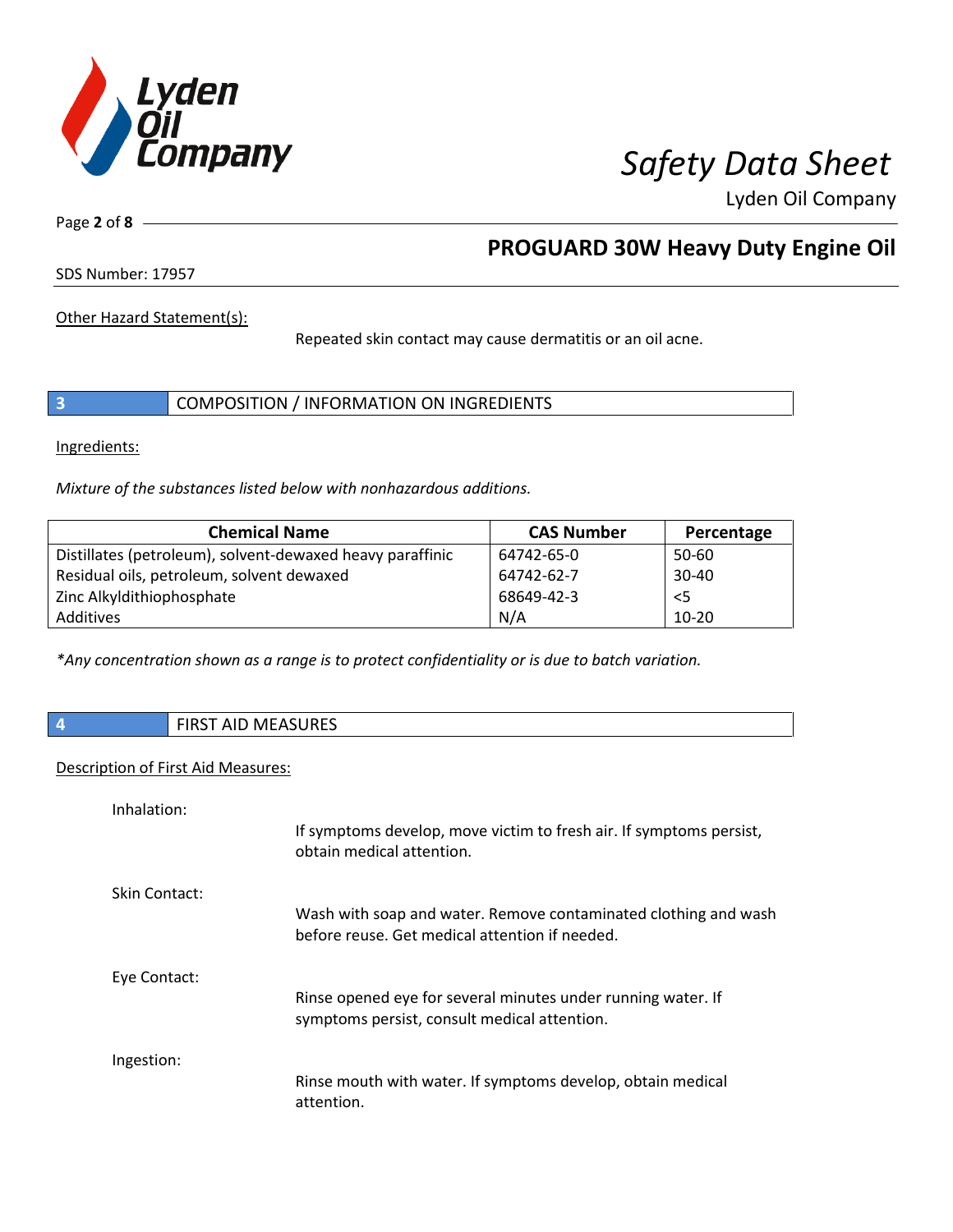

SDS Number: 17957

Page **3** of **8**

# **PROGUARD 30W Heavy Duty Engine Oil**

| Symptoms and Effects, both acute and delayed:         | No further relevent data available.                                                                                                                                                               |
|-------------------------------------------------------|---------------------------------------------------------------------------------------------------------------------------------------------------------------------------------------------------|
| <b>Recommended Actions:</b>                           | Treat symptomatically. Call a doctor or poison<br>control center for guidance.                                                                                                                    |
| FIRE FIGHTING MEASURES<br>5                           |                                                                                                                                                                                                   |
| Recommended Fire-Extinguishing Equipment:             | Use dry powder, foam, or carbon dioxide fire<br>extinguishers. Water may be ineffective in fighting<br>an oil fire unless used by experienced fire fighters.                                      |
| Possible Hazards During a Fire:                       | Hazardous combustion products may include: A<br>complex mixture of airborne solid and liquid<br>particulates and gases (smoke). Carbon monoxide.<br>Unidentified organic and inorganic compounds. |
| <b>Recommendations to Firefighters:</b>               | No special measures required.                                                                                                                                                                     |
| <b>ACCIDENTAL RELEASE MEASURES</b><br>$6\phantom{1}6$ |                                                                                                                                                                                                   |
| <b>Personal Precautions:</b>                          | Avoid contact with skin, eyes, and clothing.<br>Keep away from sources of ignition.                                                                                                               |
| <b>Emergency Procedures:</b>                          | Contain spilled material, collect in suitable and<br>properly labeled containers.                                                                                                                 |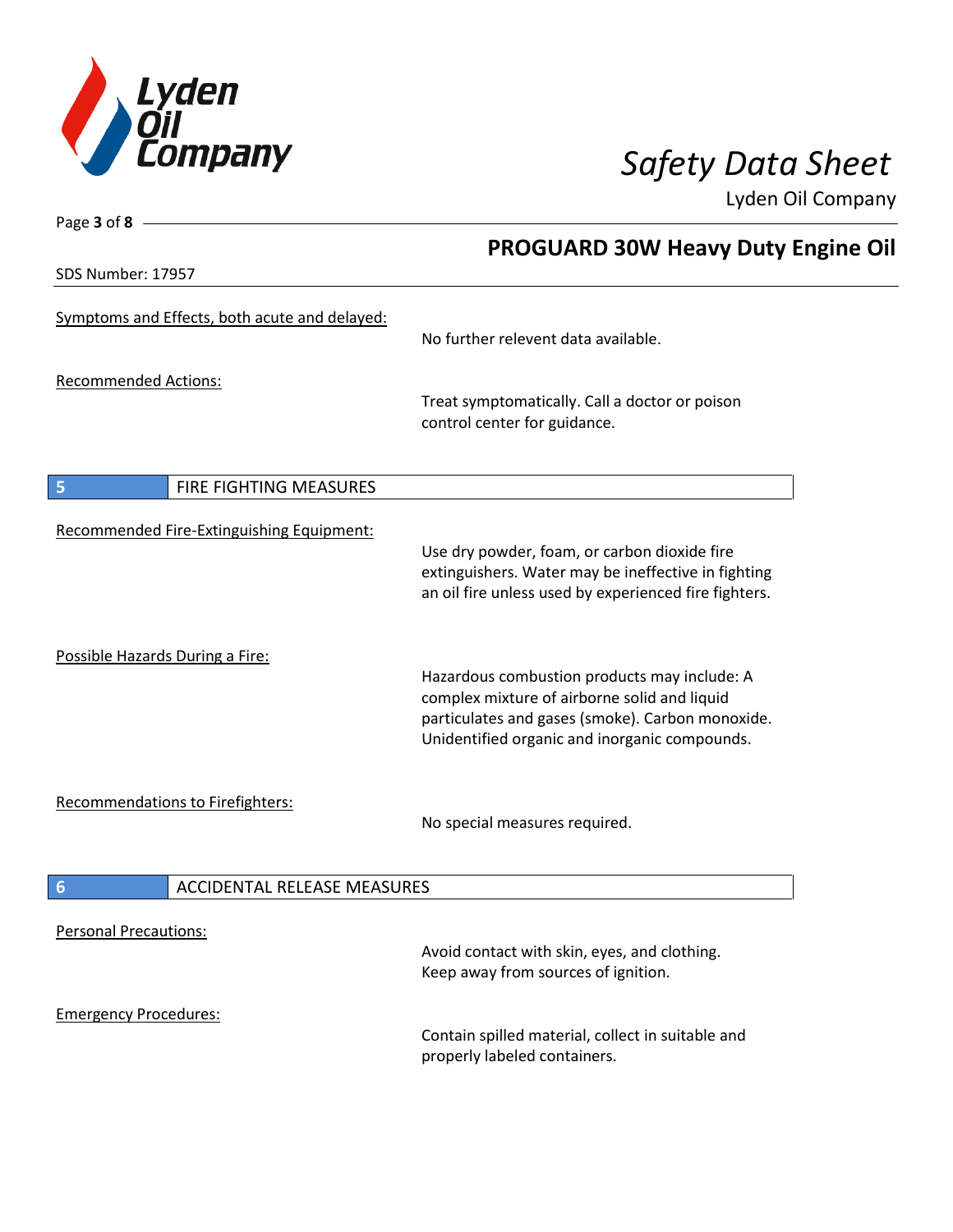

| Page 4 of 8 -                     |                                                                                 |
|-----------------------------------|---------------------------------------------------------------------------------|
|                                   | <b>PROGUARD 30W Heavy Duty Engine Oil</b>                                       |
| SDS Number: 17957                 |                                                                                 |
| <b>Environmental Precautions:</b> |                                                                                 |
|                                   | Do not allow to reach sewage system or any water                                |
|                                   | course.                                                                         |
|                                   | Do not allow to enter ground waters.                                            |
| <b>Cleanup Procedures:</b>        |                                                                                 |
|                                   | Pick up excess with inert absorbant material.                                   |
|                                   |                                                                                 |
| <b>HANDLING AND STORAGE</b><br>7  |                                                                                 |
| <b>Handling Precautions:</b>      |                                                                                 |
|                                   | Handle with care and avoid spillage on the floor.                               |
|                                   | Do not cut, weld, drill, grind, braze, or solder                                |
|                                   | container.                                                                      |
| <b>Storage Requirements:</b>      |                                                                                 |
|                                   | Keep container tightly sealed.                                                  |
|                                   | Keep away from sources of ignition.                                             |
|                                   |                                                                                 |
| $\boldsymbol{8}$                  | EXPOSURE CONTROLS / PERSONAL PROTECTION                                         |
| <b>Exposure Limits:</b>           |                                                                                 |
|                                   | -64742-65-0 Distillates (petroleum), solvent-dewaxed heavy paraffinic (50-60%): |
|                                   | ACGIH TLV - Long-term value: 5mg/m <sup>3</sup>                                 |
|                                   | OSHA PEL - Long-term value: 5mg/m <sup>3</sup>                                  |
| <b>Engineering Controls:</b>      |                                                                                 |
|                                   | All ventilation should be designed in accordance                                |
|                                   | with OSHA standard (29 CFR 1910.94).                                            |
| Personal Protective Equipment:    |                                                                                 |
|                                   | Wash hands before breaks and at the end of work.                                |
|                                   | Use safety glasses and gloves.                                                  |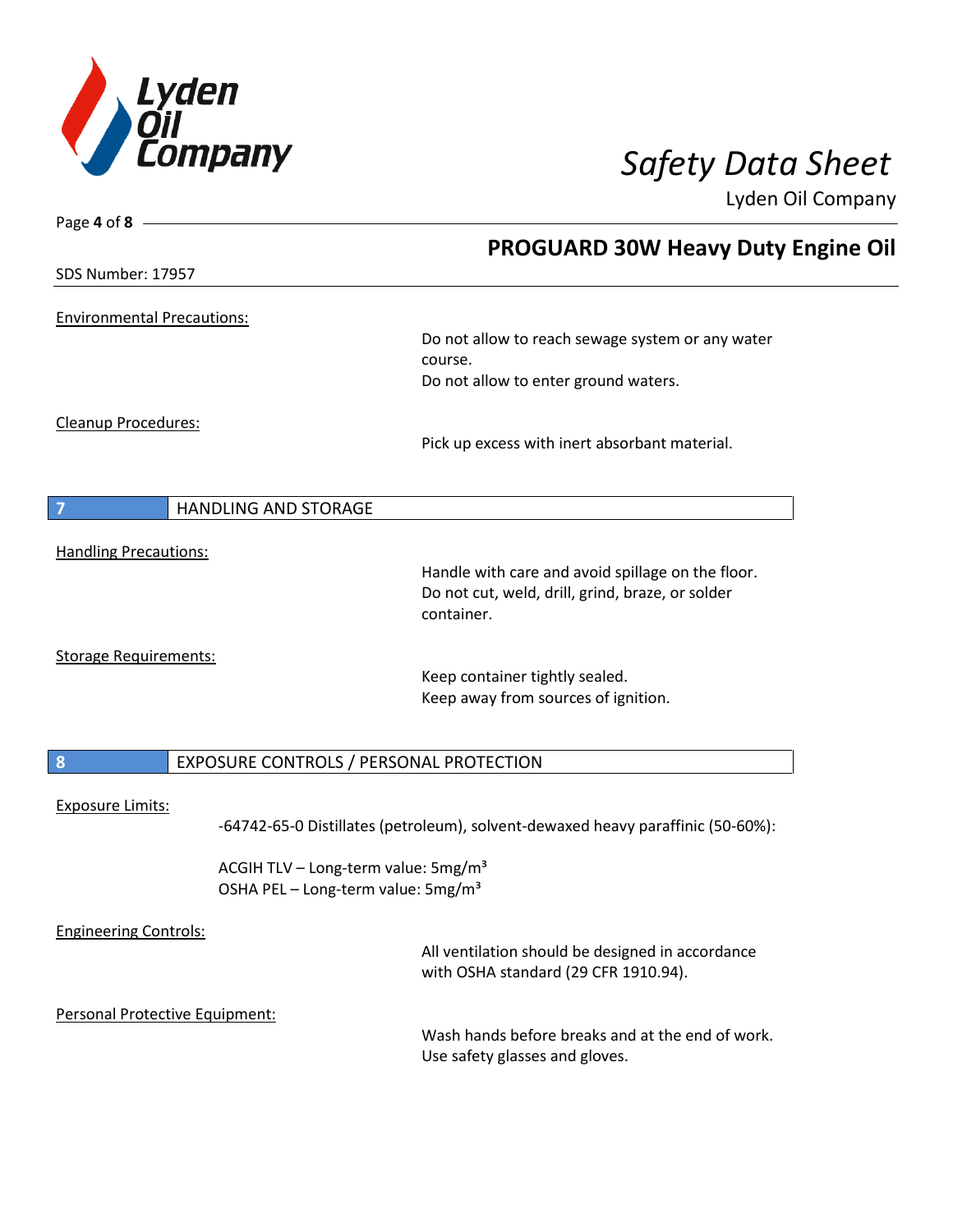

Page **5** of **8**

 $\overline{\phantom{a}}$ 

# **PROGUARD 30W Heavy Duty Engine Oil**

### SDS Number: 17957

## **9** PHYSICAL AND CHEMICAL PROPERTIES

| Color:                        | Amber                                        |
|-------------------------------|----------------------------------------------|
| <b>Physical State:</b>        | Liquid                                       |
| Odor:                         | Data not available                           |
| Odor Threshold:               | Data not available                           |
| pH:                           | Data not available                           |
| <b>Melting Point:</b>         | Data not available                           |
| <b>Boiling Point:</b>         | Data not available                           |
| <b>Boiling Range:</b>         | Data not available                           |
| Flash Point:                  | 176.7° C / 350.1° F (COC method)             |
| <b>Evaporation Rate:</b>      | Data not available                           |
| Flammability:                 | Data not available                           |
| Flammability Limits:          | Data not available                           |
| Vapor Pressure:               | Data not available                           |
| Vapor Density:                | Data not available                           |
| <b>Relative Density:</b>      | Data not available                           |
| Solubilities:                 | Insoluble in water                           |
| <b>Partition Coefficient:</b> | Data not available                           |
| Auto-Ignition Temperature:    | Data not available                           |
| Decomposition Temperature:    | Data not available                           |
| Viscosity:                    | 10 mm <sup>2</sup> /sec (kinematic at 100°C) |

| <b>10</b>                   | STABILITY AND REACTIVITY |                                                                  |
|-----------------------------|--------------------------|------------------------------------------------------------------|
| Stability:                  |                          |                                                                  |
|                             |                          | Stable under normal conditions.                                  |
| Reactivity:                 |                          |                                                                  |
|                             |                          | Not reactive under normal conditions.                            |
| <b>Conditions to Avoid:</b> |                          |                                                                  |
|                             |                          | Extreme temperature, sparks, open flame, and<br>direct sunlight. |
| <b>Hazardous Reactions:</b> |                          |                                                                  |

No known hazardous reactions.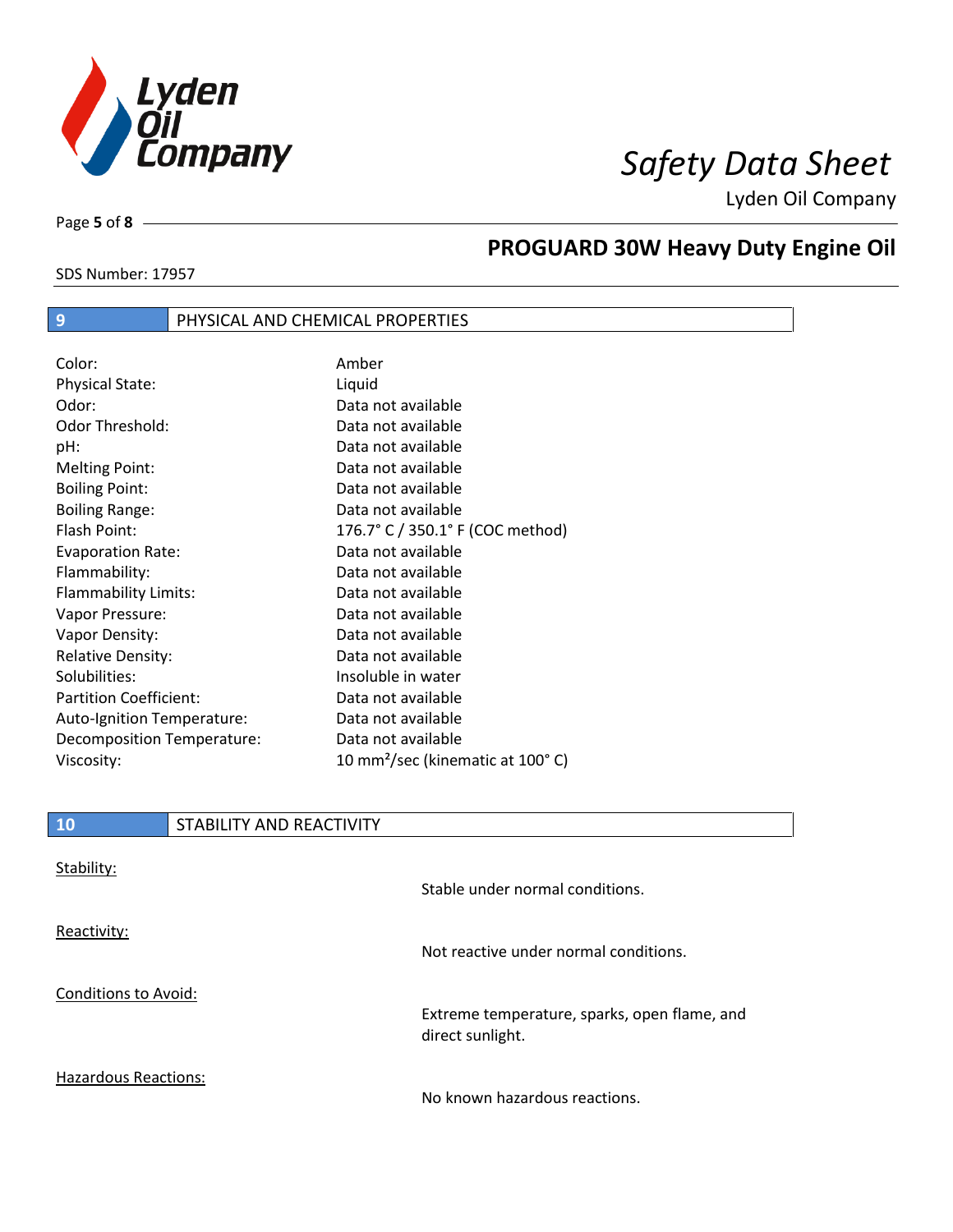

Page **6** of **8**

Lyden Oil Company

|                                        | <b>PROGUARD 30W Heavy Duty Engine Oil</b>                                                                                 |
|----------------------------------------|---------------------------------------------------------------------------------------------------------------------------|
| SDS Number: 17957                      |                                                                                                                           |
| <b>Incompatible Materials:</b>         | No further relevant information available.                                                                                |
| <b>Decomposition Products:</b>         | Hazardous decomposition products are not<br>expected to form.                                                             |
| 11<br><b>TOXICOLOGICAL INFORMATION</b> |                                                                                                                           |
| Routes of Exposure:                    | Skin and eye contact are the primary routes of<br>exposure although exposure may occur following<br>accidental ingestion. |
| <b>Exposure Effects:</b>               | Repeated skin contact may cause dermatitis or an<br>oil acne.                                                             |
| <b>Measures of Toxicity:</b>           | <b>Component Acute Toxicity Estimates:</b>                                                                                |
|                                        | Residual oils, petroleum, solvent dewaxed:                                                                                |
|                                        | Oral LD50: >5000 mg/kg (rat)<br>Dermal LD50: >2000 mg/kg (rabbit)<br>Inhalative LC50: 2.18 mg/l (4 hours) (rat)           |
| Carcinogenic/Mutagenic Precautions:    | Non-carcinogenic and not expected to be<br>mutagentic.                                                                    |

### **12** ECOLOGICAL INFORMATION

Ecological Precautions:

Avoid exposing to the environment.

Ecological Effects:

No specific environmental or aquatic data available.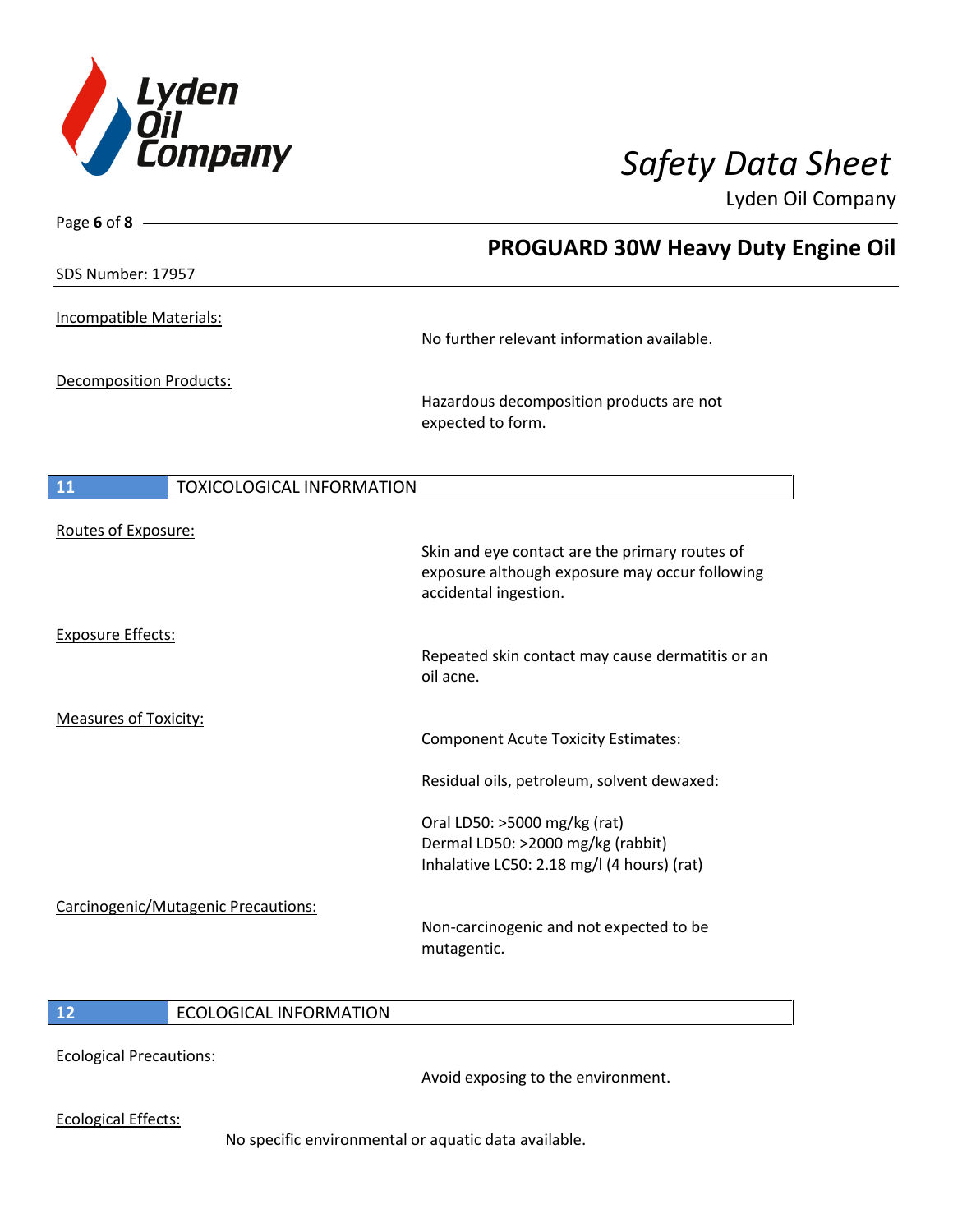

**PROGUARD 30W Heavy Duty Engine Oil**

Lyden Oil Company

SDS Number: 17957

Page **7** of **8**

| 13                                                                                         | DISPOSAL CONSIDERATIONS                                                              |                                                                                             |
|--------------------------------------------------------------------------------------------|--------------------------------------------------------------------------------------|---------------------------------------------------------------------------------------------|
| Disposal Methods:                                                                          |                                                                                      |                                                                                             |
|                                                                                            |                                                                                      | Dispose of waste material in accordance with all<br>local, state, and federal requirements. |
| Disposal Containers:                                                                       |                                                                                      | Use properly approved container for disposal.                                               |
| <b>Special Precautions:</b>                                                                |                                                                                      | Do not flush to surface waters or drains.                                                   |
| 14                                                                                         | <b>TRANSPORT INFORMATION</b>                                                         |                                                                                             |
| UN Number:<br><b>UN Shipping Name:</b><br><b>Transport Hazard Class:</b><br>Packing Group: | Data not available<br>Data not available<br>Data not available<br>Data not available |                                                                                             |
| <b>Environmental Hazards:</b>                                                              |                                                                                      | Data not available                                                                          |
| <b>Bulk Transport Guidance:</b>                                                            |                                                                                      | Data not available                                                                          |
| <b>Special Precautions:</b>                                                                |                                                                                      | Not regulated by DOT.                                                                       |
| 15                                                                                         | <b>REGULATORY INFORMATION</b>                                                        |                                                                                             |

This material and all of its components are listed on the Inventory of Existing Chemical Substances under the Toxic Substances Control Act.